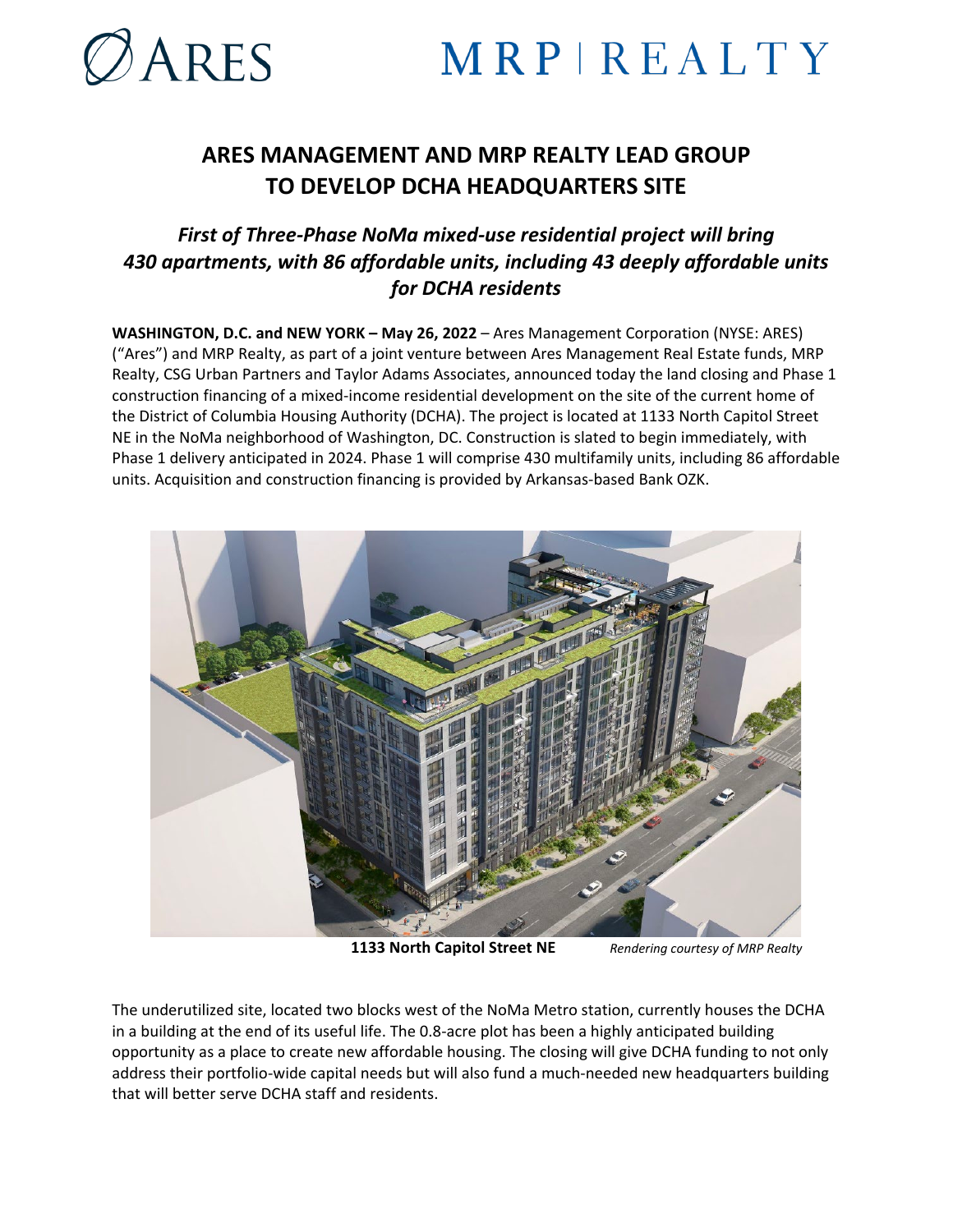"We've supported the goal to provide much-needed housing at this location for many years," said Matt Robinson, Principal at MRP Realty. "The NoMa neighborhood is one of the strongest and most diverse corridors in the district. This development is not just about building another apartment building, but about supporting DCHA's affordable housing mission and contributing to the fabric of the neighborhood."

The development team is committed to fulfilling the goals of DCHA and creating opportunities for DCHA residents at the site through the hiring of Section 3 and locally owned Certified Business Enterprise ("CBE") businesses, building affordable housing, and providing a new home for current DCHA residents who need affordable housing options.

The multi-phased development will include an estimated 1,200 apartments and is slated to include a minimum of 244 affordable units, at least half of which would be deeply affordable for residents earning 30 percent of the median family income and below.

"This investment represents an innovative opportunity to support the construction of a Class A residential building in a thriving neighborhood, while creating much-needed affordable housing," said Andrew Holm, Partner in Ares Real Estate. "This project underscores Ares' commitment to driving positive social impact by investing in a public-private partnership with DCHA that supports more inclusive and equitable access to quality housing. We are excited to be part of this great project as we work to realize the important benefits for all stakeholders involved."

"Tuesday, May 17, marks a huge success for the DC Housing Authority! Nine years after we began the procurement process, we executed a closing with MRP Realty and the development team to sell our headquarters at 1133 North Capitol Street, N.E.," said DCHA Executive Director Brenda Donald. "Not only will this create 1,200 new units of housing - nearly 250 of those affordable - that has never existed before on this transit- and business-oriented piece of property, but the construction work is a huge opportunity and commitment to our Section 3 businesses and their clients. DCHA staff are very excited to relocate the building in short order to help quickly generate housing and benefits for our customers and programs in the future."

"We are extremely thankful to the dedication and commitment of the DCHA staff, under the leadership of Executive Director Brenda Donald, in completing this transaction. We now look forward to starting construction," said Simone Goring Devaney of CSG Urban Partners. "Providing 244 new affordable housing units is critical to this community – and it will only be enhanced by the job and business opportunities this project will create for local residents and CBEs."

DCHA's headquarters will now move into the new WMATA headquarters building at 300 Seventh St. SW, where it will occupy 52,000 square feet on a 12-year lease. The DCHA's Office of Public Safety will move to Douglas Development's office building at 515 New York Ave.

#### **About Ares Management Corporation**

Ares Management Corporation (NYSE: ARES) is a leading global alternative investment manager offering clients complementary primary and secondary investment solutions across the credit, private equity, real estate and infrastructure asset classes. We seek to provide flexible capital to support businesses and create value for our stakeholders and within our communities. By collaborating across our investment groups, we aim to generate consistent and attractive investment returns throughout market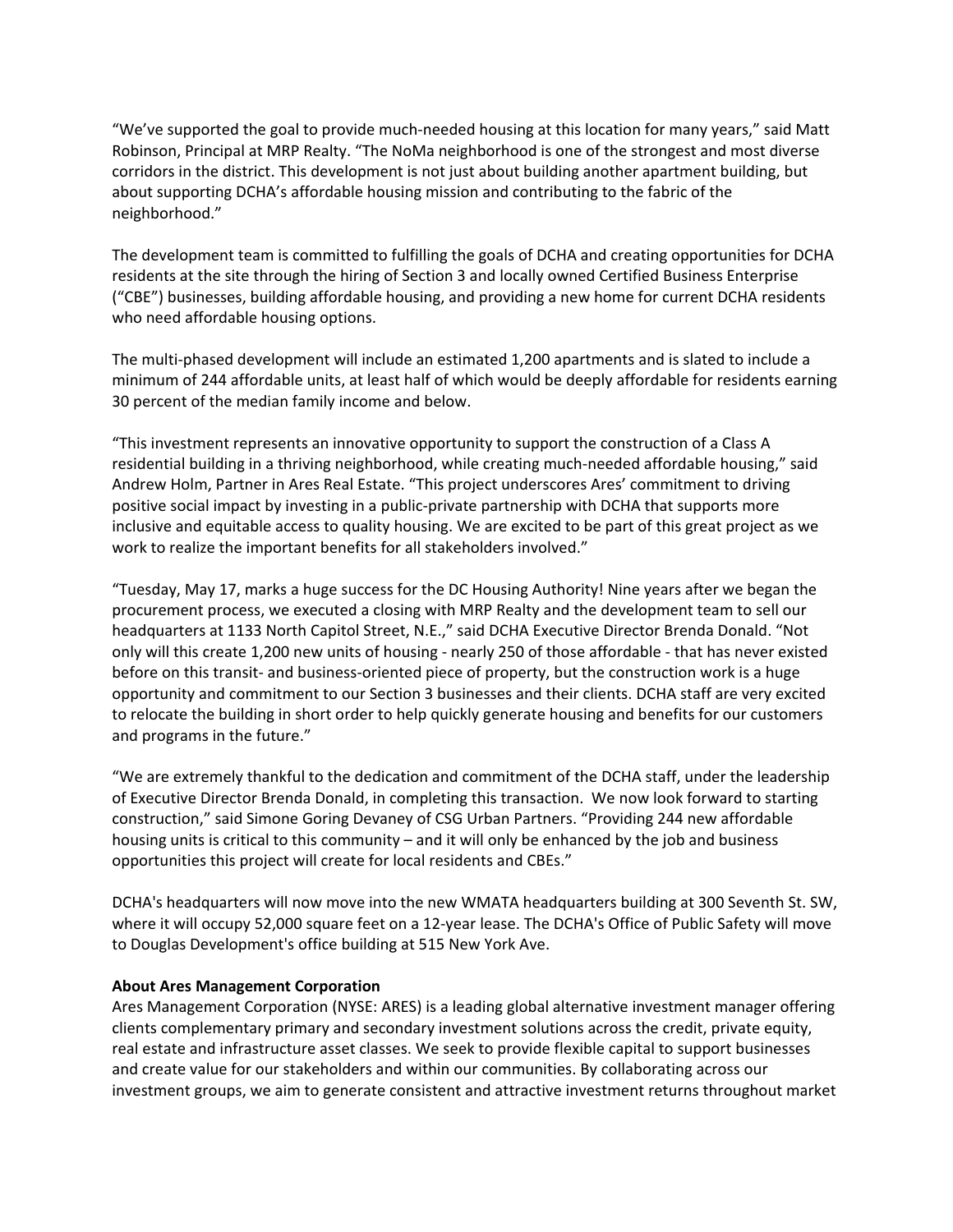cycles. As of March 31, 2022, Ares Management's global platform had approximately \$325 billion of assets under management with approximately 2,195 employees operating across North America, Europe, Asia Pacific and the Middle East. For more information, please visit www.aresmgmt.com. Follow Ares on Twitter @Ares\_Management.

#### **About Ares Real Estate**

Ares Real Estate manages comprehensive public and private, equity and debt strategies, with approximately \$46 billion of assets under management and more than 200 investment professionals, as of March 31, 2022. Backed by a vertically integrated platform, the team maintains a time-tested and consistent approach across its equity and debt strategies focusing on major property types and adjacent sectors that have value creation opportunities, located in liquid markets with diversified economies.

#### **About MRP Realty**

Founded in 2005, MRP Realty is a real estate operating company focused on opportunistic and valueadd investment in the northeastern United States, with offices in Washington, D.C., Maryland, Virginia, Pennsylvania, and New York City. MRP provides to its institutional capital partners a full array of real estate services including acquisition/disposition, development/construction management, property management, asset management and financial reporting services. Since the company's inception, MRP has deployed \$4.1 billion in total capitalization, an average of over \$300 million per year. MRP's combined development assets total more than 20 million square feet, with an additional 9+ million square feet under management. For more information, please visit [www.mrprealty.com](http://www.mrprealty.com/)

#### **About The District of Columbia Housing Authority**

The District of Columbia Housing Authority is an independent government agency whose mission is to provide quality affordable housing to extremely low to moderate income households, foster sustainable communities, and cultivate opportunities for residents to improve their lives.

#### **About CSG Urban Partners**

CSG Urban Partners (CSG) is a full-service real estate development and advisory firm founded in 2003. Headquartered in the District of Columbia, CSG develops transformational real estate projects in strategic partnership with non-profit housing and other for-profit developers. CSG understands the importance of real estate developments benefiting community residents. CSG monitors local community and political concerns to ensure strong stakeholder support of its projects and is strongly committed to creating economic opportunities for other minority and women-owned businesses. CSG also provides strategic real estate planning, project management and advisory services to non-profit and religious organizations, churches, and public entities. For more information, visit [www.csgurban.com](http://www.csgurban.com/)

#### **About Taylor Adams Associates**

Founded in 2013, Taylor Adams Associates is a Washington, D.C.-based real estate development and advisory firm specializing in structuring and executing Affordable Housing and Public-Private Partnership projects on behalf of its partners and clients. To date Taylor Adams has helped create over 1,500 units of housing in Washington DC. The Taylor Adams team has a diverse skill set, including leadership experience in real estate development, affordable housing, politics, and government, that creates a unique platform to solve problems specific to Public-Private Partnerships. Expertise in working with diverse communities, institutions and governments allows Taylor Adams to creatively structure transactions that are approvable and maximize value. For more information, visit [www.tayloradamsassociates.com](http://www.tayloradamsassociates.com/)